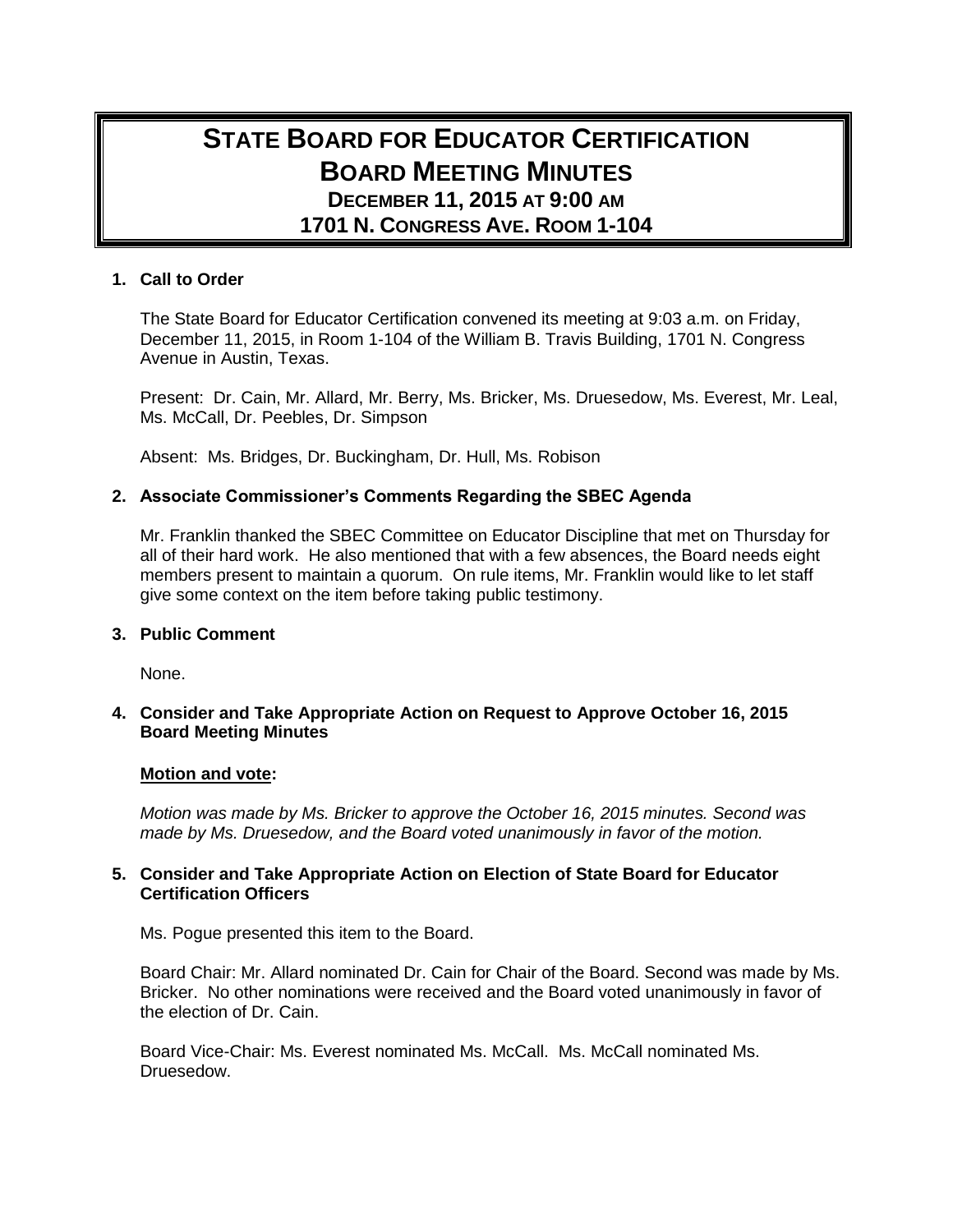Ms. McCall: voted for: Ms. Everest and Ms. Druesedow; opposed: Mr. Allard, Ms. McCall, Ms. Bricker, Mr. Leal, Dr. Cain. The nomination did not pass.

For Ms. Druesedow: voted for: Dr. Cain, Ms. McCall, Mr. Allard, Ms. Bricker, Mr. Leal; opposed: Ms. Druesedow. Ms. Druesedow is elected Vice-Chair.

Board Secretary: Ms. Bricker nominated Mr. Leal. Ms. Druesedow nominated Ms. McCall.

Mr. Leal: voted for: Ms. Bricker and Mr. Leal; opposed: Ms. Everest, Mr. Allard, Ms. McCall, Ms. Druesedow, Dr. Cain. The nomination did not pass.

Ms. McCall: voted for: Ms. Everest, Mr. Allard, Ms. McCall, Ms. Druesedow, Dr. Cain; opposed: Mr. Leal, Ms. Bricker. Ms. McCall is elected Secretary.

#### **6. Consider and Take Appropriate Action on Request to Approve Classroom Teacher Standards Advisory Committee Members**

Dr. Miller presented this item to the Board with a request to approve the recommendations of membership to the Teacher Standards Advisory Committee. The committee would explore alternatives to the current process for development, review, and approval of educator standards, which define educator preparation program (EPP) and certification testing requirements.

#### **Motion and vote:**

*Motion was made by Ms. McCall to approve the members of the Classroom Teacher Standards Advisory Committee as presented. Second was made by Ms. Everest, and the Board voted unanimously in favor of the motion.*

#### **7. Consider and Take Appropriate Action on Approval of a Change to the 2015-2018 Rule Review Plan for State Board for Educator Certification Rules**

Ms. Pogue presented this item to the Board. The proposed change to the rule review plan moves the review of Chapter 239 from March 2017 to April 2016. This change was requested by the Board at the October 2015 SBEC meeting.

#### **Motion and vote:**

*Motion was made by Ms. Everest to approve the proposed change to the 2015-2018 Rule Review Plan for State Board for Educator Certification Rules. Second was made by Ms. Bricker, and the Board voted unanimously in favor of the motion.*

#### **8. Consider and Take Appropriate Action on Adoption of Proposed Amendment to 19 TAC Chapter 242, Superintendent Certificate, §242.20, Requirements for the Issuance of the Standard Superintendent Certificate**

Mr. Regal presented this item to the Board. This item was brought back to the SBEC for consideration after rejection by the State Board of Education (SBOE).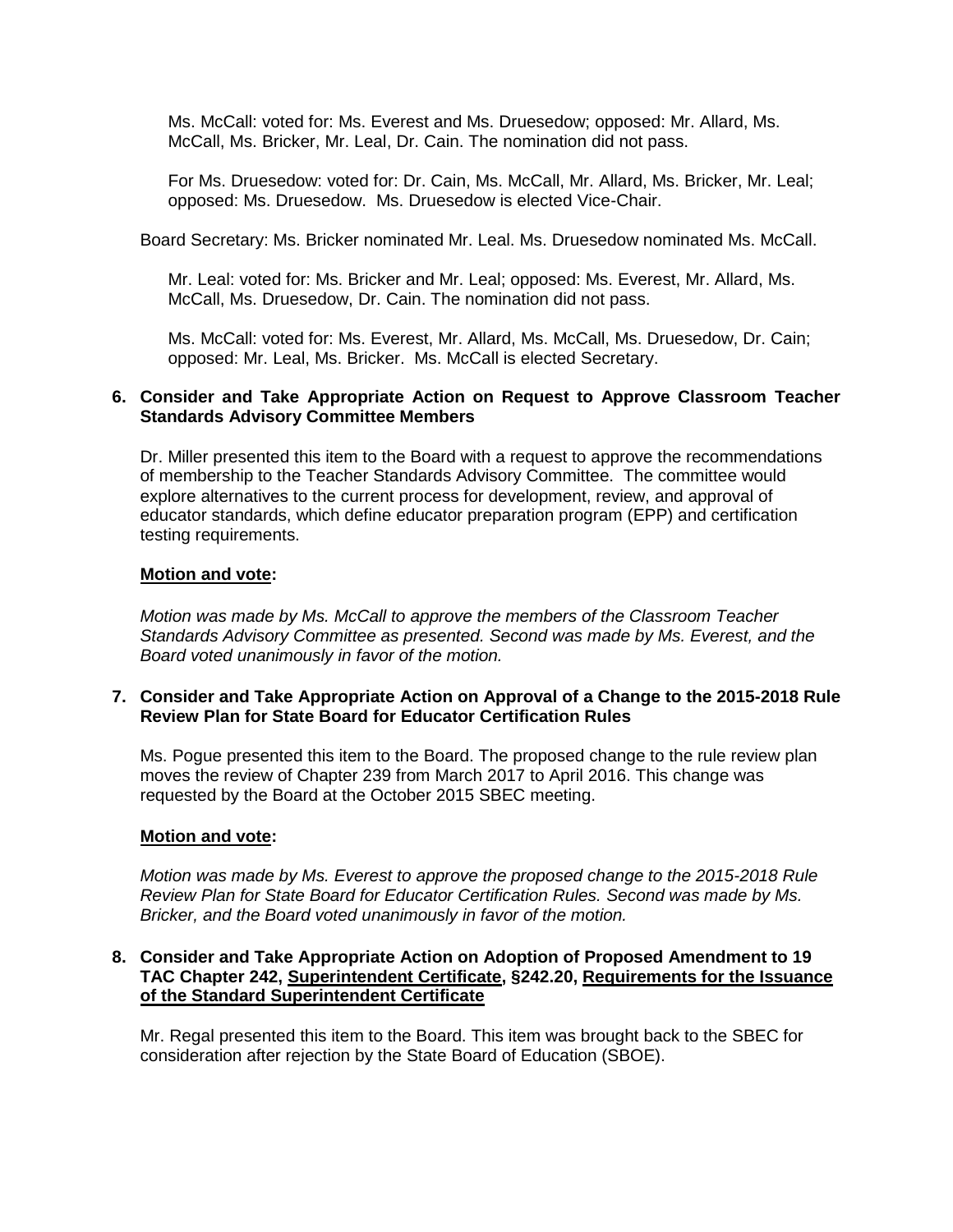Public comment was provided by Holly Eaton of Texas Classroom Teachers Association, Dr. Catheryn Weitman of Texas A&M International University, Peter Pape representing himself, Johnny Veselka of Texas Association of School Administrators, and Kate Kuhlmann of the Association of Texas Professional Educators.

## **Motion and vote:**

*Motion was made by Ms. Bricker: Because the State Board of Education rejected the amendment to 19 TAC §242.20 that the State Board for Educator Certification adopted at its October meeting, that amendment will not take effect. Therefore, I move that the Board adopt §242.20, as published in the September 4, 2015 issue of the Texas Register, with changes contained in today's substitute text. Second was made by Ms. Everest. Voted in favor: Dr. Cain, Mr. Leal, Ms. Bricker, Ms. Everest, Ms. Druesedow; voted against: Ms. McCall, Mr. Allard. The motion carried.*

## **9. Consider and Take Appropriate Action on Adoption of Proposed Revisions to 19 TAC Chapter 227, Provisions for Educator Preparation Candidates**

Dr. Miller presented this item to the Board as an opportunity to adopt proposed revisions to 19 TAC Chapter 227, Provisions for Educator Preparation Candidates. The proposed revisions would update the rules to reflect current law, clarify minimum standards for all EPPs, allow for flexibility, and ensure consistency among EPPs in the state

Public comment was provided by Scott Fikes of Education Career Alternatives Program (ECAP), Dr. Diann Huber of iteachTEXAS, Michael Marder representing himself, Dr. Larry Abraham of UTeach Natural Sciences, and Dr. Rae Queen of ACT San Antonio.

#### **Motion and vote:**

*Motion was made by Ms. Everest to adopt, subject to State Board of Education review, the revisions to Chapter 227 as published in the Texas Register with changes as shown in the meeting notebook and in the substitute text presented today. Second was made by Ms. McCall, and the Board voted unanimously in favor of the motion.*

## **10. Consider and Take Appropriate Action on Proposed Amendments to 19 TAC Chapter 231, Requirements for Public School Personnel Assignments, Subchapter B, Prekindergarten-Grade 6 Assignments, Subchapter C, Grades 6-8 Assignments, Subchapter D, Electives, Disciplinary Courses, Local Credit Courses, and Innovative Courses, Grades 6-12 Assignments, and Subchapter E, Grades 9-12 Assignments**

Ms. Cook presented this item to the Board as an opportunity to discuss and propose amendments to 19 TAC Chapter 231, Requirements for Public School Personnel Assignments, Subchapter B, Prekindergarten-Grade 6 Assignments, Subchapter C, Grades 6-8 Assignments, Subchapter D, Electives, Disciplinary Courses, Local Credit Courses, and Innovative Courses, Grades 6-12 Assignments, and Subchapter E, Grades 9-12 Assignments. The proposed amendments to 19 TAC §§231.5, 231.11, 231.77, 231.91, 231.209, 231.253, 231.257, 231.333, 231.335, 231.337, 231.481, 231.483, 231.489, and 231.579 would clarify the appropriate credential for placement in a particular teaching assignment and implement applicable requirements from the 84th Texas Legislature, Regular Session, 2015.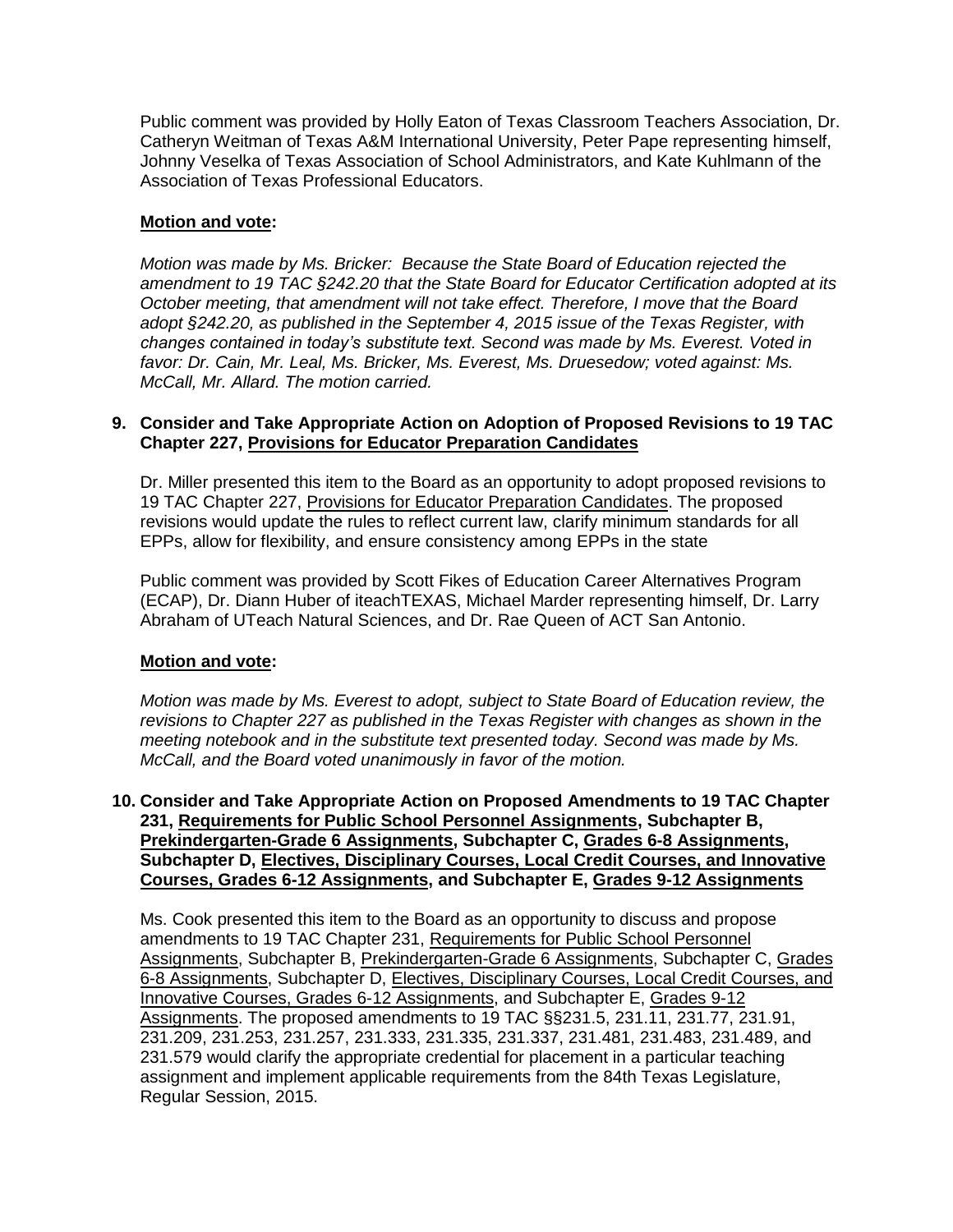*Motion was made by Ms. Druesedow to approve for publication in the Texas Register the proposed amendments to 19 TAC Chapter 231, Requirements for Public School Personnel Assignments, Subchapter B, Prekindergarten-Grade 6 Assignments, Subchapter C, Grades 6-8 Assignments, Subchapter D, Electives, Disciplinary Courses, Local Credit Courses, and Innovative Courses, Grades 6-12 Assignments, and Subchapter E, Grades 9-12 Assignments, as presented. Second was made by Ms. Everest, and the Board voted unanimously in favor of the motion.*

# **11. Consider and Take Appropriate Action on Proposed Revisions to 19 TAC Chapter 233, Categories of Classroom Teaching Certificates**

Ms. Cook presented this item to the Board as an opportunity to discuss and propose revisions to 19 TAC Chapter 233, Categories of Classroom Teaching Certificates. The proposed amendments to 19 TAC §§233.1, 233.3-233.5, 233.7, 233.10, 233.14, and 233.15 would update the list of classroom certificates that either are eligible for issuance or that would continue to be recognized if they were issued prior to being phased out. Proposed new 19 TAC §233.17 would establish a new Junior Reserve Officer Training Corps: Grades 6-12 certificate.

# **Motion and vote:**

*Motion was made by Mr. Leal to approve for publication in the Texas Register the proposed revisions to 19 TAC Chapter 233, Categories of Classroom Teaching Certificates, as presented. Second was made by Ms. Bricker, and the Board voted unanimously in favor of the motion.*

# **12. Update and Report of the SBEC Board Committee on Educator Discipline**

Ms. Druesedow presented an update and report of the Committee on Educator Discipline, noting that the Committee had voted to recommend to the full board proposed amendments to 19 TAC Chapter 249, a proposed amendment to the Educator Disciplinary Sanction Policy, and that the Board do a written delegation of authority to informally dispose of educator discipline cases to the Associate Commissioner for Educator Leadership and Quality.

No action taken.

## **13. Consider and Take Appropriate Action on Proposed Amendments to 19 TAC Chapter 249, Disciplinary Proceedings, Sanctions, and Contested Cases, Subchapter A, General Provisions, §249.5, Purpose; Policy Governing Disciplinary Proceedings; Subchapter [B,](https://texreg.sos.state.tx.us/public/readtac$ext.ViewTAC?tac_view=5&ti=19&pt=7&ch=249&sch=B&rl=Y) Enforcement Actions and Guidelines, [§249.15,](https://texreg.sos.state.tx.us/public/readtac$ext.TacPage?sl=R&app=9&p_dir=&p_rloc=&p_tloc=&p_ploc=&pg=1&p_tac=&ti=19&pt=7&ch=249&rl=15) Disciplinary Action by State Board for Educator Certification, and §249.17, Decision-Making Guidelines; and Subchapter D, Hearing Procedures, §249.35, Disposition Prior to Hearing; Default**

Ms. Moriaty presented this item to the Board as an opportunity to discuss and propose amendments to 19 TAC Chapter 249, Disciplinary Proceedings, Sanctions, and Contested Cases, Subchapter A, General Provisions, §249.5, Purpose; Policy Governing Disciplinary Proceedings; Subchapter B, Enforcement Actions and Guidelines, §249.15, Disciplinary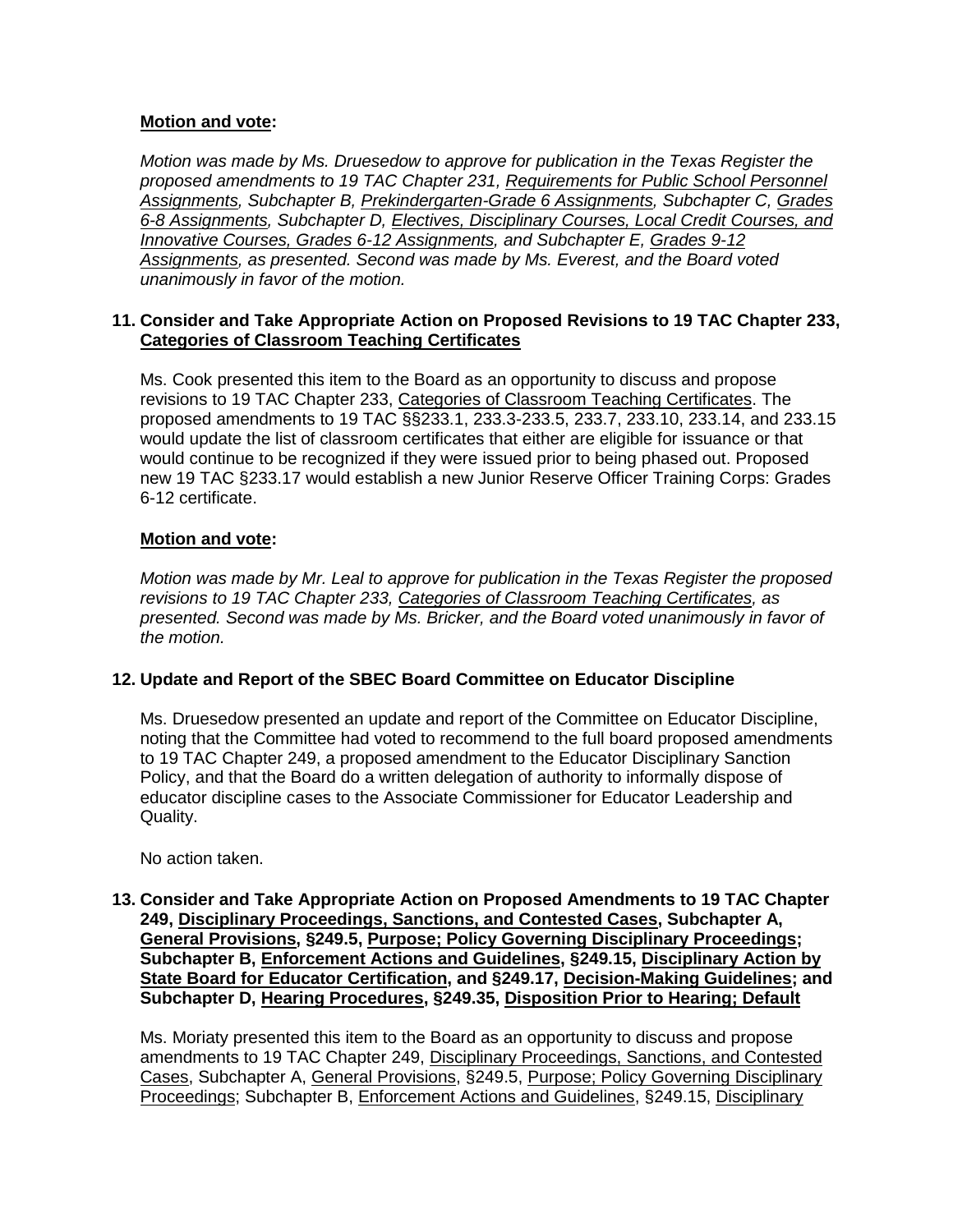Action by State Board for Educator Certification, and §249.17, Decision-Making Guidelines; and Subchapter D, Hearing Procedures, §249.35, Disposition Prior to Hearing; Default. The proposed amendments would create more specific penalty guidelines for TEA staff to follow in settling or prosecuting educator discipline cases. In addition, the proposed amendments would set out the process that the SBEC will use when the State Office of Administrative Hearings (SOAH) dismisses and remands a case in accordance with Texas Government Code, §2001.058(d-1), as amended by House Bill (HB) 2154, 84th Texas Legislature, Regular Session, 2015, after a respondent fails to appear for a contested case hearing.

Public comment was provided by Julie Leahy of the Texas Classroom Teachers Association.

# **Motion and vote:**

*Motion was made by Mr. Leal to approve for publication in the Texas Register, the proposed amendments, as presented in substitute text, to 19 TAC Chapter 249, Disciplinary Proceedings, Sanctions, and Contested Cases, Subchapter A, General Provisions, §249.5, Purpose; Policy Governing Disciplinary Proceedings; Subchapter B, Enforcement Actions and Guidelines, §249.15, Disciplinary Action by State Board for Educator Certification, and §249.17, Decision-Making Guidelines, and Subchapter D, Hearing Procedures, §249.35, Disposition Prior to Hearing; Default. Second was made by Ms. Bricker, and the Board voted unanimously in favor of the motion.*

# **14. Consider and Take Appropriate Action to Approve State Board for Educator Certification Disciplinary Policy**

Ms. Moriaty presented this item to the Board as an opportunity to discuss and vote on a revision to the State Board for Educator Certification Disciplinary Sanction Policy. The change reflects the Committee on Educator Discipline's recommendation that the SBEC order rehabilitation, counseling or training programs in educator discipline cases wherever appropriate, and 19 TAC §249.15(a)(5), which allows the SBEC to impose any conditions or restrictions upon a certificate that the SBEC deems necessary to facilitate the rehabilitation and professional development of the educator or to protect students, parents of students, school personnel, or school officials.

# **Motion and vote:**

*Motion was made by Mr. Leal to approve the changes to the State Board for Educator Certification Disciplinary Policy. Second was made by Ms. Bricker, and the Board voted unanimously in favor of the motion.*

# **15. Consider and Take Appropriate Action on Written Delegation of Settlement Authority for Educator Discipline Cases to the Commissioner of Education**

Ms. Moriaty presented this item to the Board as an opportunity to discuss and vote on whether to delegate the SBEC's authority to informally dispose of contested cases involving educator discipline. Ms. Moriaty presented the recommendation of the Committee on Educator Discipline, which had voted to recommend that the Board delegate the authority to the Associate Commissioner for Educator Leadership and Quality or his designee.

Public comment was provided by Julie Leahy of the Texas Classroom Teachers Association.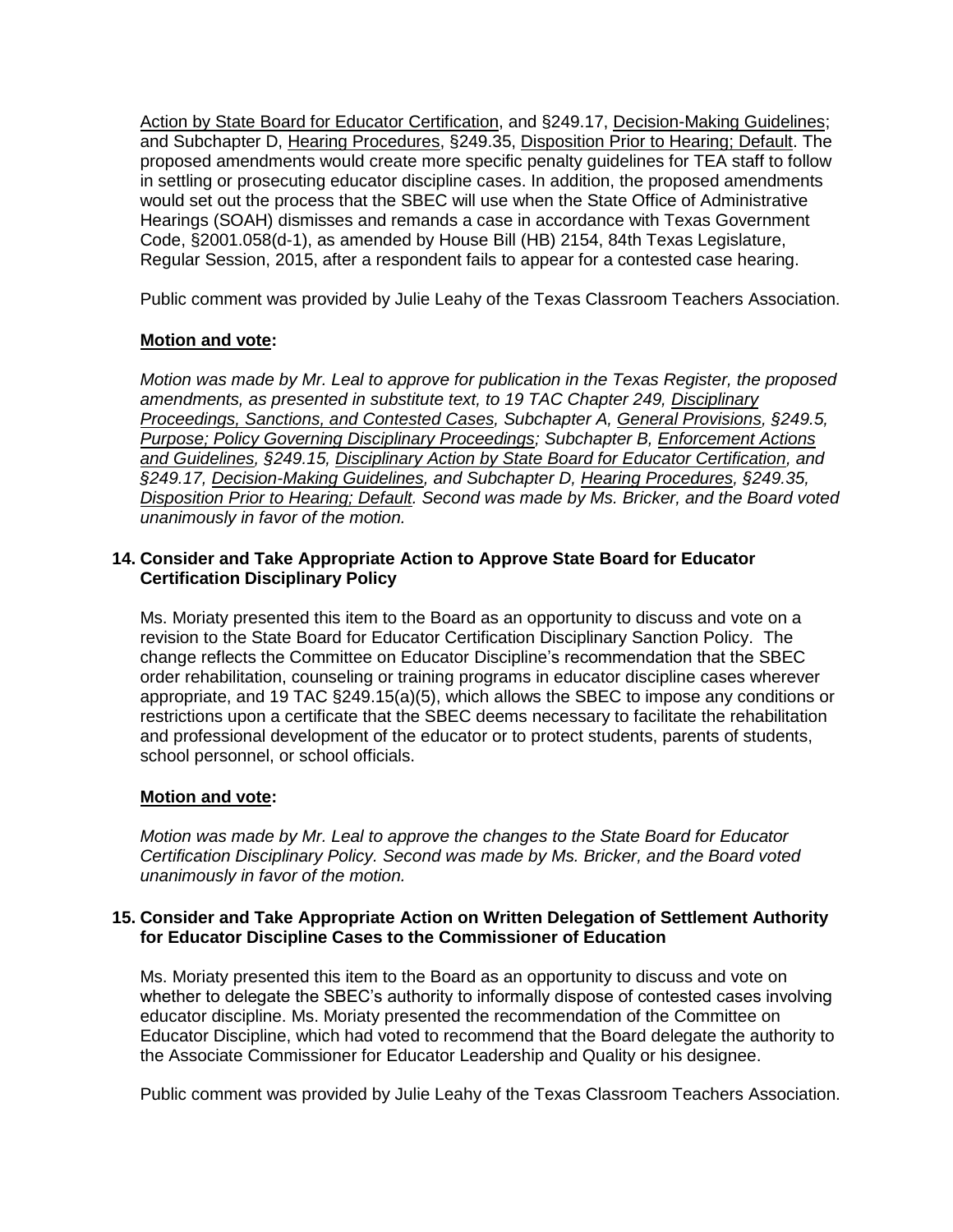*Motion was made by Ms. McCall to approve the resolution delegating to the Associate Commissioner of Educator Leadership and Quality the authority of the State Board for Educator Certification to informally dispose of contested cases involving educator certification. Second was made by Mr. Allard, and the Board voted unanimously in favor of the motion.*

The SBEC Board recessed at 11:12 a.m. and reconvened at 11:43 a.m.

## **16. Pending or Contemplated Litigation, including Disciplinary Cases and Agreed Orders**

## **A. Defaults**

1. In the Matter of Nekeeta Borden; Action to be taken: Consideration of Issuance of Default Judgment

Staff recommendation: 1 Year Suspension

2. In the Matter of Ashley Jameson; Action to be taken: Consideration of Issuance of Default Judgment

Staff recommendation: 1 Year Suspension

3. In the Matter of Amy Kent; Action to be taken: Consideration of Issuance of Default **Judgment** 

Staff recommendation: 1 Year Suspension

4. In the Matter of Marissa Lowe; Action to be taken: Consideration of Issuance of Default Judgment

Staff recommendation: 1 Year Suspension

5. In the Matter of Kimberly Diane Parker; Action to be taken: Consideration of Issuance of Default Judgment

Staff recommendation: 1 Year Suspension

6. In the Matter of Nicholas W. Pavlow; Action to be taken: Consideration of Issuance of Default Judgment

Staff recommendation: 1 Year Suspension

7. In the Matter of Carmen Rios; Action to be taken: Consideration of Issuance of Default Judgment

Staff recommendation: 1 Year Suspension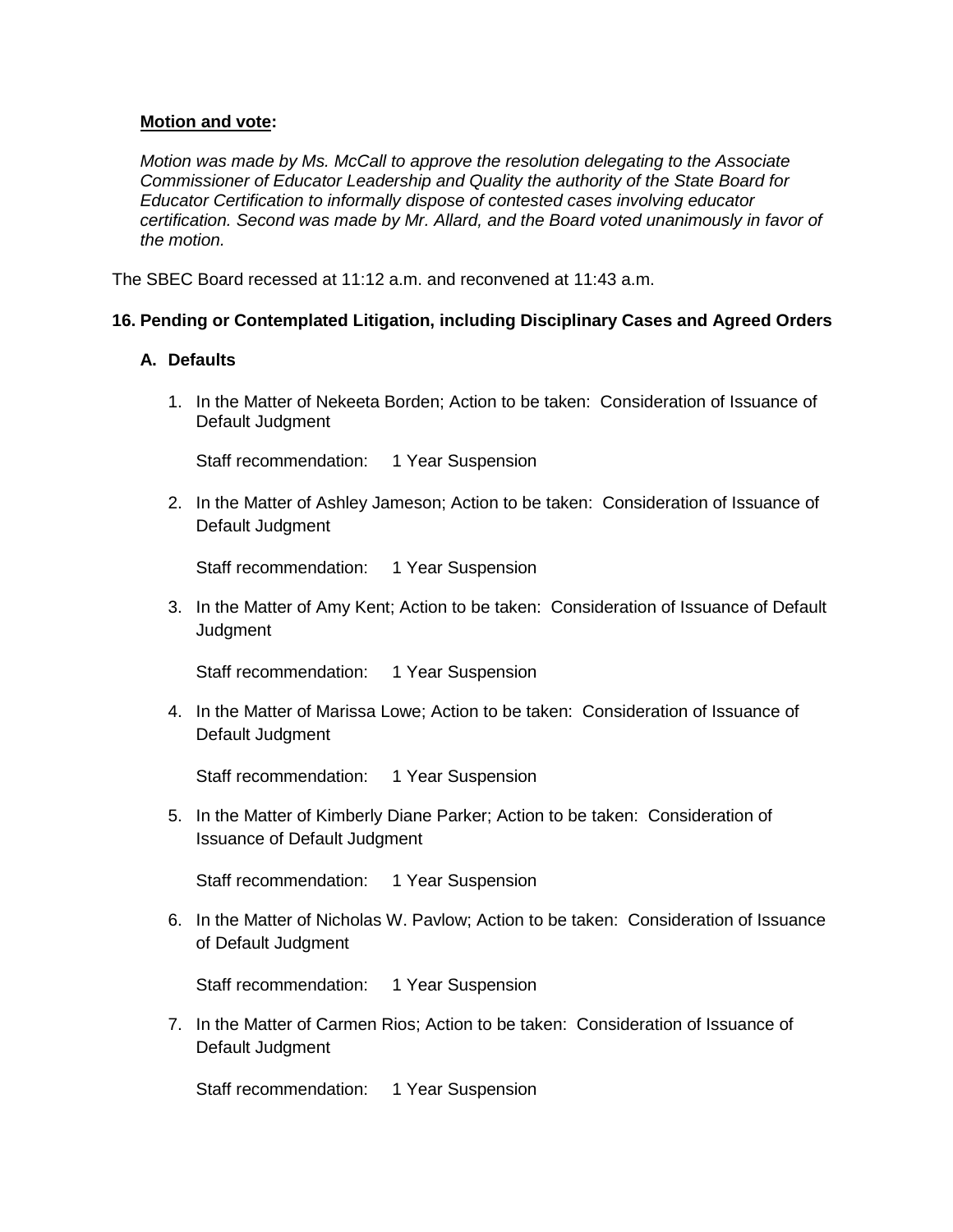8. In the Matter of Dawn T. Thorton; Action to be taken: Consideration of Issuance of Default Judgment.

Staff recommendation: 1 Year Suspension

9. In the Matter of Hope Ann Armstrong; Action to be taken: Consideration of Issuance of Default Judgment

Staff recommendation: Revocation

10. In the Matter of Bridgette Michelle Henry; Action to be taken: Consideration of Issuance of Default Judgment

Staff recommendation: Revocation

11. In the Matter of Kwana McDaniel; Action to be taken: Consideration of Issuance of Default Judgment

Staff recommendation: Revocation

12. In the Matter of Edith Fabiola Ramirez; Action to be taken: Consideration of Issuance of Default Judgment

Staff recommendation: Revocation

13. In the Matter of Adrian Martinez; Action to be taken: Consideration of Issuance of Default Judgment

Staff recommendation: Revocation

14. In the Matter of Shelby Annette Martinez; Action to be taken: Consideration of Issuance of Default Judgment

Staff recommendation: Revocation

15. In the Matter of Rachel Ferree Watson; Action to be taken: Consideration of Issuance of Default Judgment

Staff recommendation: 3 Year Suspension and proof of successful completion of substance abuse treatment program

17. In the Matter of William Edward Higgins; Action to be taken: Consideration of Issuance of Default Judgment

Staff recommendation: Permanent Revocation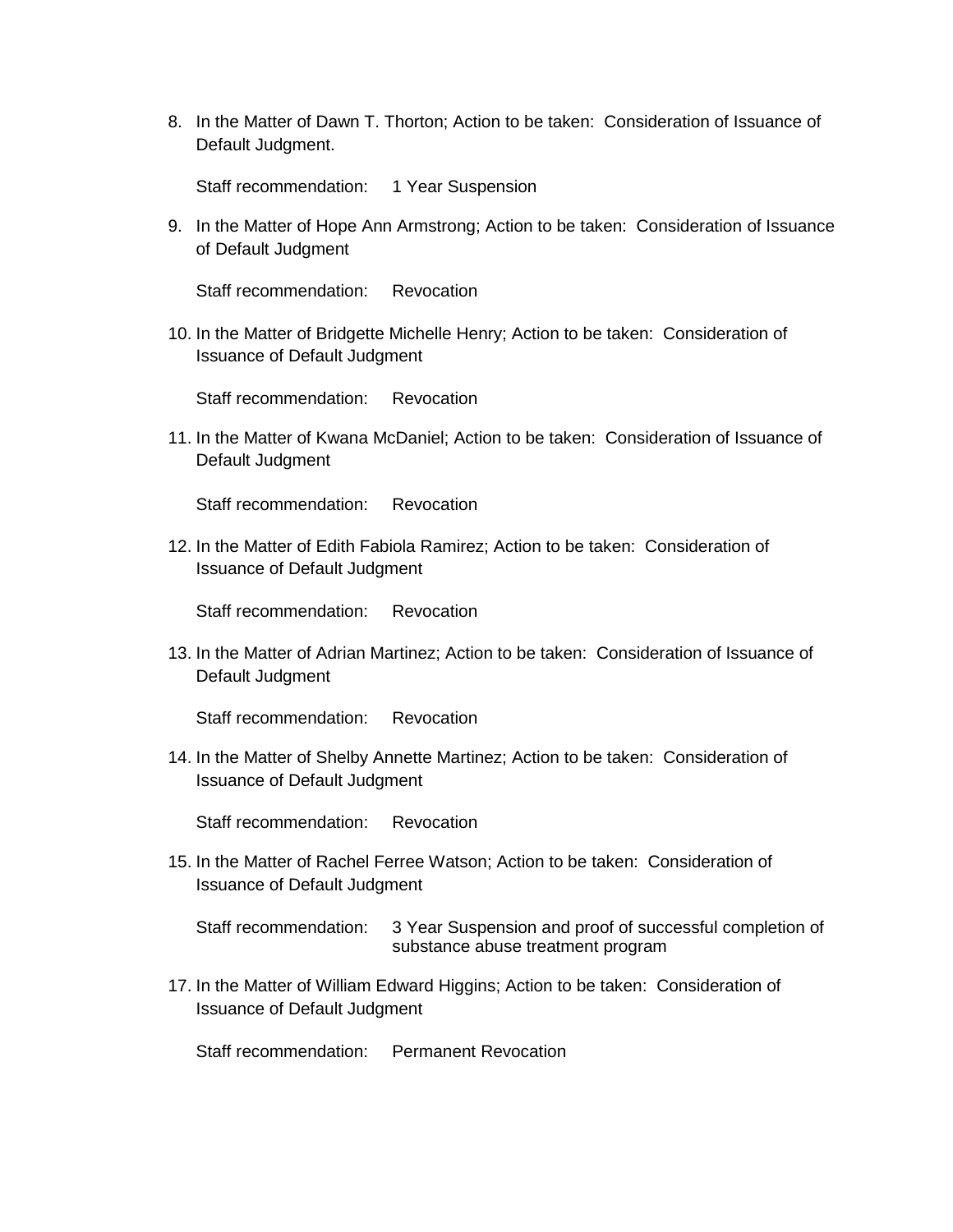19. In the Matter of Terrence White; Action to be taken: Consideration of Issuance of Default Judgment

Staff recommendation: Revocation

20. In the Matter of Adriana R. Estevis; Action to be taken: Consideration of Issuance of Default Judgment

Staff recommendation: Revocation

21. In the Matter of Helen Denise Pouncey; Action to be taken: Consideration of Issuance of Default Judgment

Staff recommendation: 4 Year Suspension and proof of successful completion of substance abuse treatment program

22. In the Matter of Brian Townsend; Action to be taken: Consideration of Issuance of Default Judgment

Staff recommendation: 5 Year Suspension and proof of successful completion of substance abuse treatment program

24. In the Matter of Daniel C. Williams; Action to be taken: Consideration of Issuance of Default Judgment

Staff recommendation: Revocation

25. In the Matter of Donnia Harris; Action to be taken: Consideration of Issuance of Default Judgment

Staff recommendation: Revocation

29. In the Matter of Julio Cruz; Action to be taken: Consideration of Issuance of Default **Judgment** 

Staff recommendation: Permanent Revocation

30. In the Matter of Christopher James Thompson; Action to be taken: Consideration of Issuance of Default Judgment

Staff recommendation: Permanent Revocation

31. In the Matter of Jonathan Vance; Action to be taken: Consideration of Issuance of Default Judgment

Staff recommendation: Permanent Revocation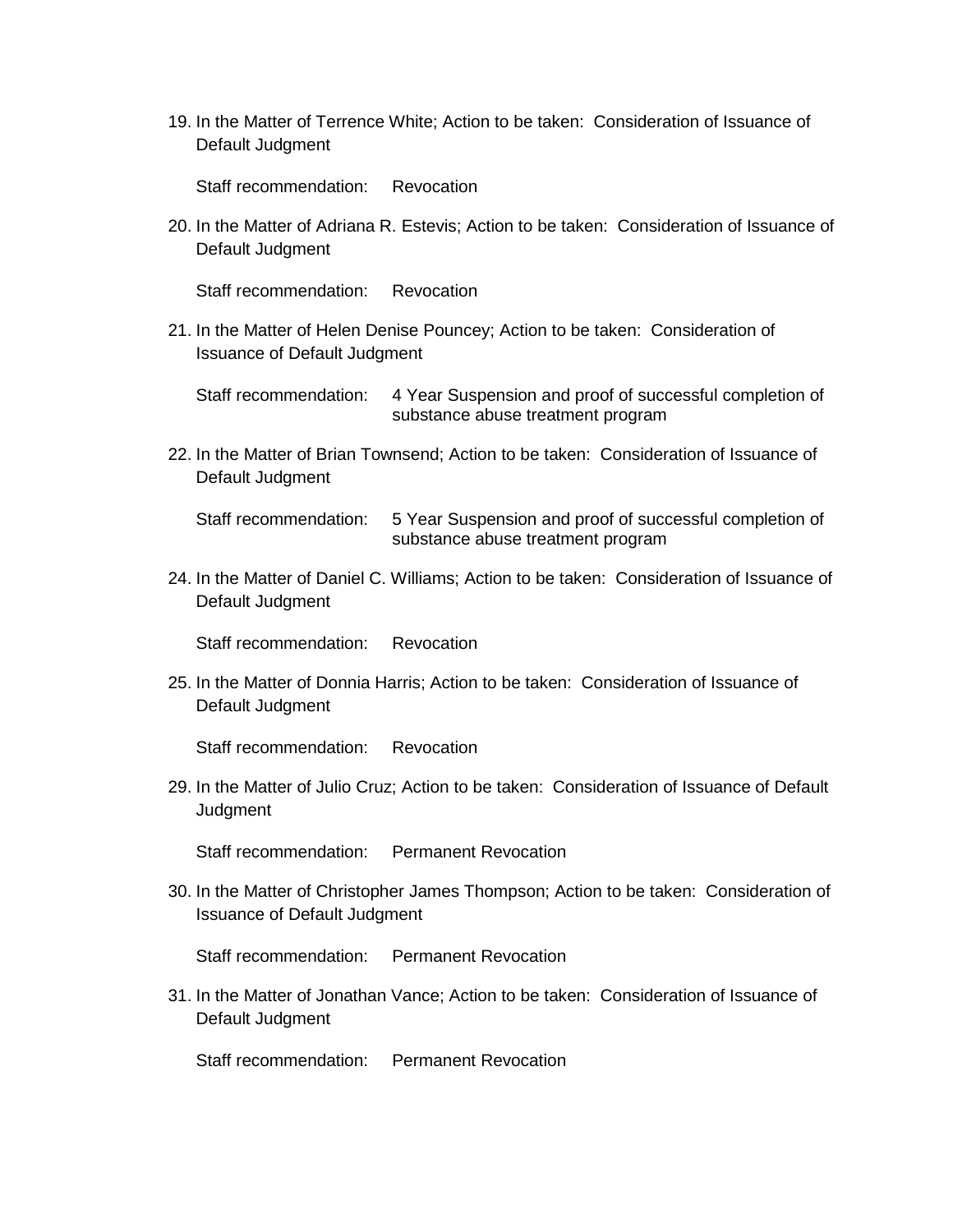32. In the Matter of Maria Irene Ramirez; Action to be taken: Consideration of Issuance of Default Judgment

Staff recommendation: Revocation

33. In the Matter of Brandon Coats; Action to be taken: Consideration of Issuance of Default Judgment

Staff recommendation: Revocation

34. In the Matter of Jennifer Adkins; Action to be taken: Consideration of Issuance of Default Judgment

Staff recommendation: Permanent Revocation

35. In the Matter of Michael McLellan; Action to be taken: Consideration of Issuance of Default Judgment

Staff recommendation: Permanent Revocation

36. In the Matter of Daniel Valdez; Action to be taken: Consideration of Issuance of Default Judgment

Staff recommendation: Permanent Revocation

37. In the Matter of Amie Naranjo; Action to be taken: Consideration of Issuance of Default Judgment

Staff recommendation: Permanent Revocation

38. In the Matter of Adam-Michael Billy; Action to be taken: Consideration of Issuance of Default Judgment

Staff recommendation: Permanent Revocation

#### **Motion and vote:**

*Motion was made by Mr. Leal Motion to approve staff's request for issuance of default judgments and to enter a final order consistent with staff's recommendation for each of the above numbered cases 1-38, except numbers 16, 18, 23, 26, 27, and 28, with number 33 changed to permanent revocation. Second was made by Ms. Everest, and the motion carried, with Dr. Cain recusing herself.*

#### **The following were considered individually:**

16. In the Matter of Olita Nixon Whiteside; Action to be taken: Consideration of Issuance of Default Judgment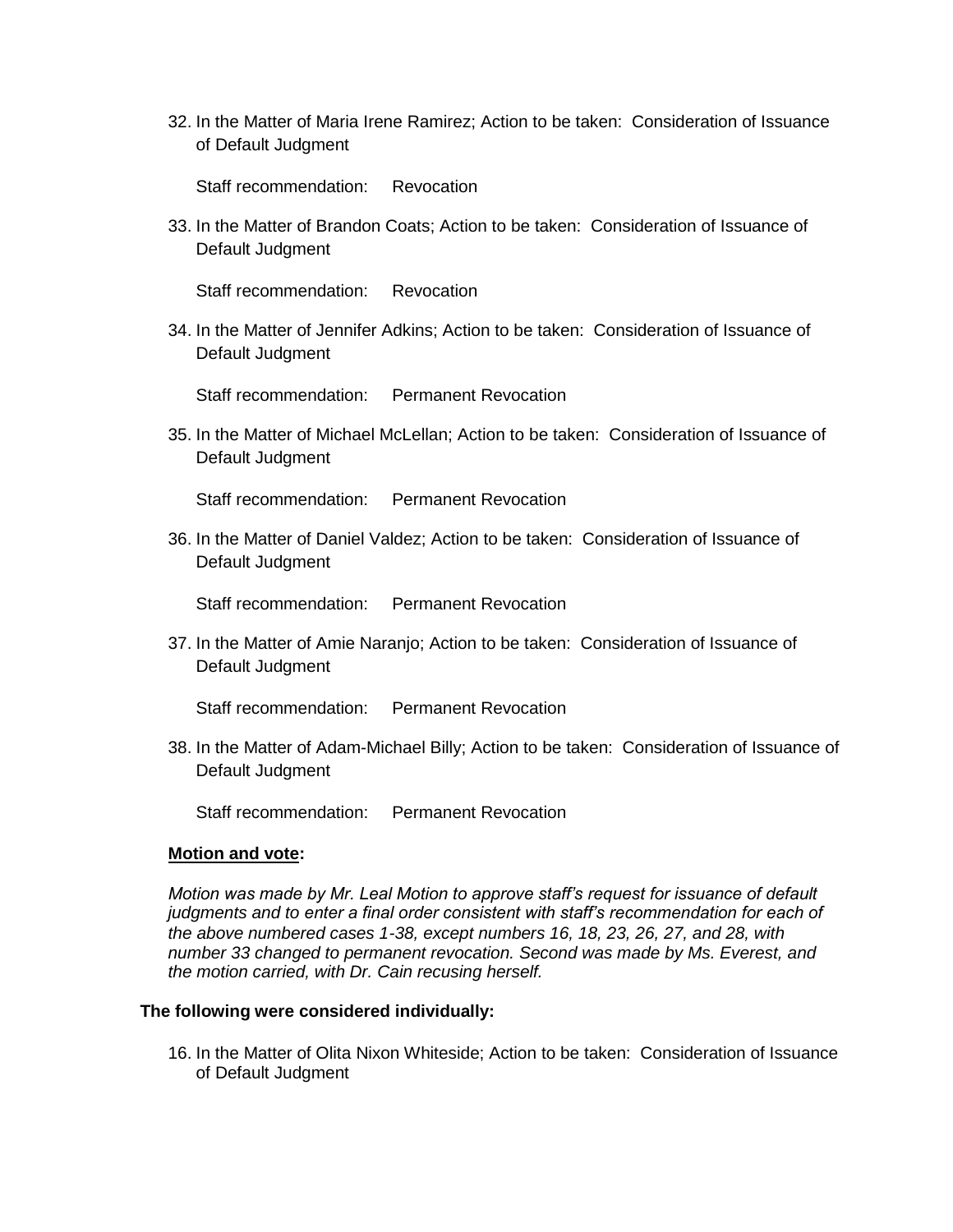Staff recommendation: 4 Year Suspension and proof of successful completion of substance abuse treatment program

### **Motion and vote:**

*Motion was made by Ms. Bricker to approve staff's request for issuance of default judgment and enter a final order consistent with staff's recommendation. Second was made by Ms. Everest, and the Board voted unanimously in favor of the motion.*

18. In the Matter of Shonda DeLaTorre (Warren); Action to be taken: Consideration of Issuance of Default Judgment

Staff recommendation: 4 Year Suspension and proof of successful completion of substance abuse treatment program

#### **Motion and vote:**

*Motion was made by Ms. Bricker to approve staff's request for issuance of default judgment and enter a final order consistent with staff's recommendation. Second was made by Ms. Druesedow, and the Board voted unanimously in favor of the motion.*

23. In the Matter of Flicka Colleen Croley (Marshall); Action to be taken: Consideration of Issuance of Default Judgment

Staff recommendation: Revocation

#### **Motion and vote:**

*Motion was made by Ms. Bricker to approve staff's request for issuance of default judgment and enter a final order consistent with staff's recommendation. Second was made by Ms. Everest, and the Board voted unanimously in favor of the motion.*

26. In the Matter of Maryanne Deveau; Action to be taken: Consideration of Issuance of Default Judgment

Staff recommendation: Revocation

#### **Motion and vote:**

*Motion was made by Ms. Bricker to approve staff's request for issuance of a default judgment and to enter a final order of permanent revocation. Second was made by Mr. Allard, and the Board voted unanimously in favor of the motion.*

27. In the Matter of Ruby H. Gunner; Action to be taken: Consideration of Issuance of Default Judgment

Staff recommendation: Revocation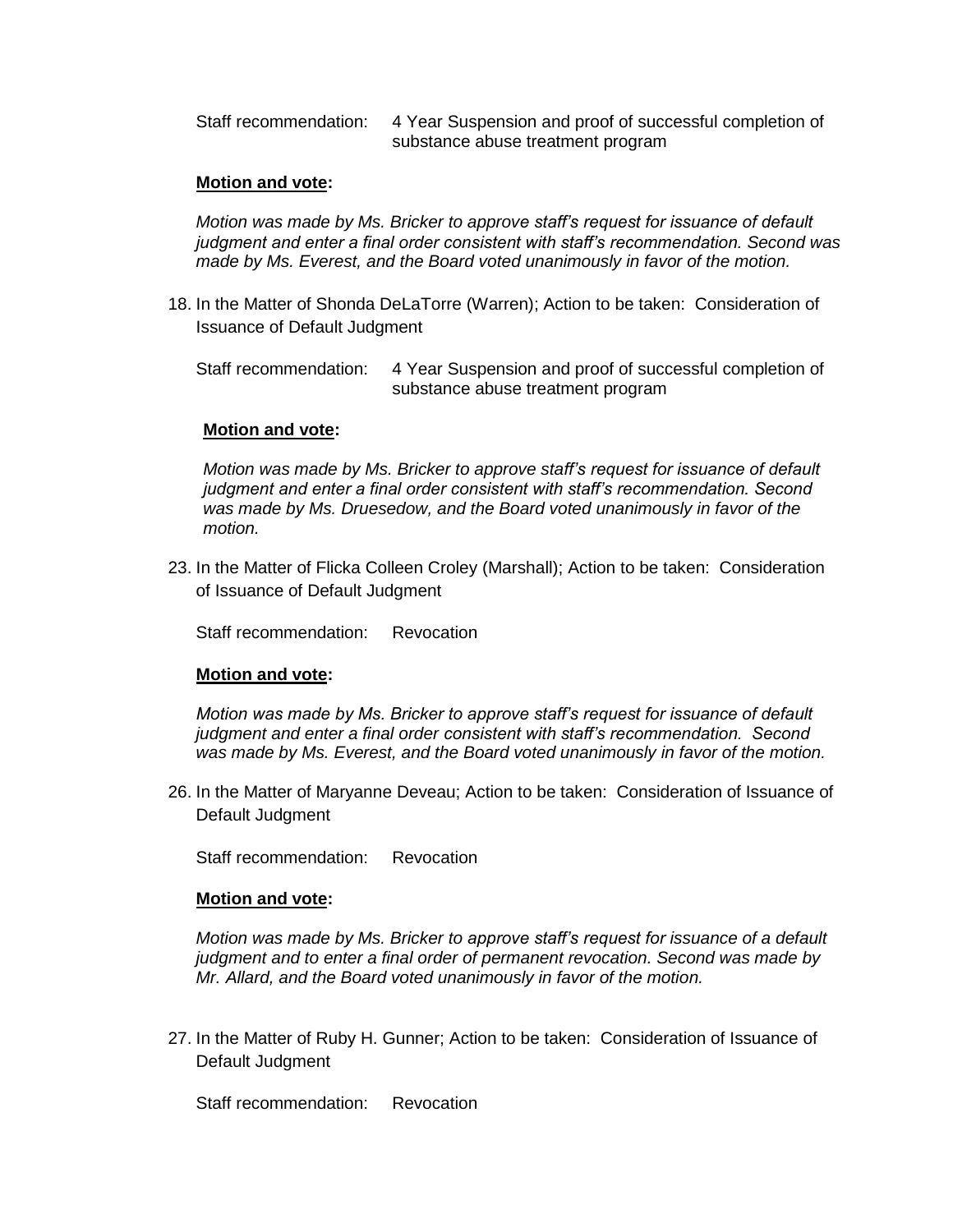*Motion was made by Ms. Bricker to approve staff's request for issuance of a default judgment and to enter a final order of permanent revocation. Second was made by Ms. Everest, and the Board voted unanimously in favor of the motion.*

28. In the Matter of Sophia Rivas; Action to be taken: Consideration of Issuance of Default Judgment

Staff recommendation: Revocation

## **Motion and vote:**

*Motion was made by Ms. Bricker to approve staff's request for issuance of a default judgment and to enter a final order of permanent revocation. Second was made by Mr. Leal, and the motion carried, with Ms. Druesedow voting against.*

## **B. Agreed Orders**

## **I. Investigations**

- 1. In the Matter of Mason L. Adams
- 2. In the Matter of Virginia Lee Austin
- 3. In the Matter of Ary H Bolanos
- 4. In the Matter of Link Eckhardt Chalon
- 5. In the Matter of Michael Cooney
- 6. In the Matter of Robert Girgis
- 7. In the Matter of Raul Hernandez
- 8. In the Matter of Jeffrey L. Laroux
- 9. In the Matter of Betty Ann Nelson
- 10. In the Matter of Michele R Rouse
- 11. In the Matter of Javier Francisco Soriano
- 12. In the Matter of Briana Claire Streit
- 13. In the Matter of Juan Jose Albarran
- 14. In the Matter of Martin R. Benitez
- 15. In the Matter of Bryan O'neal Bowling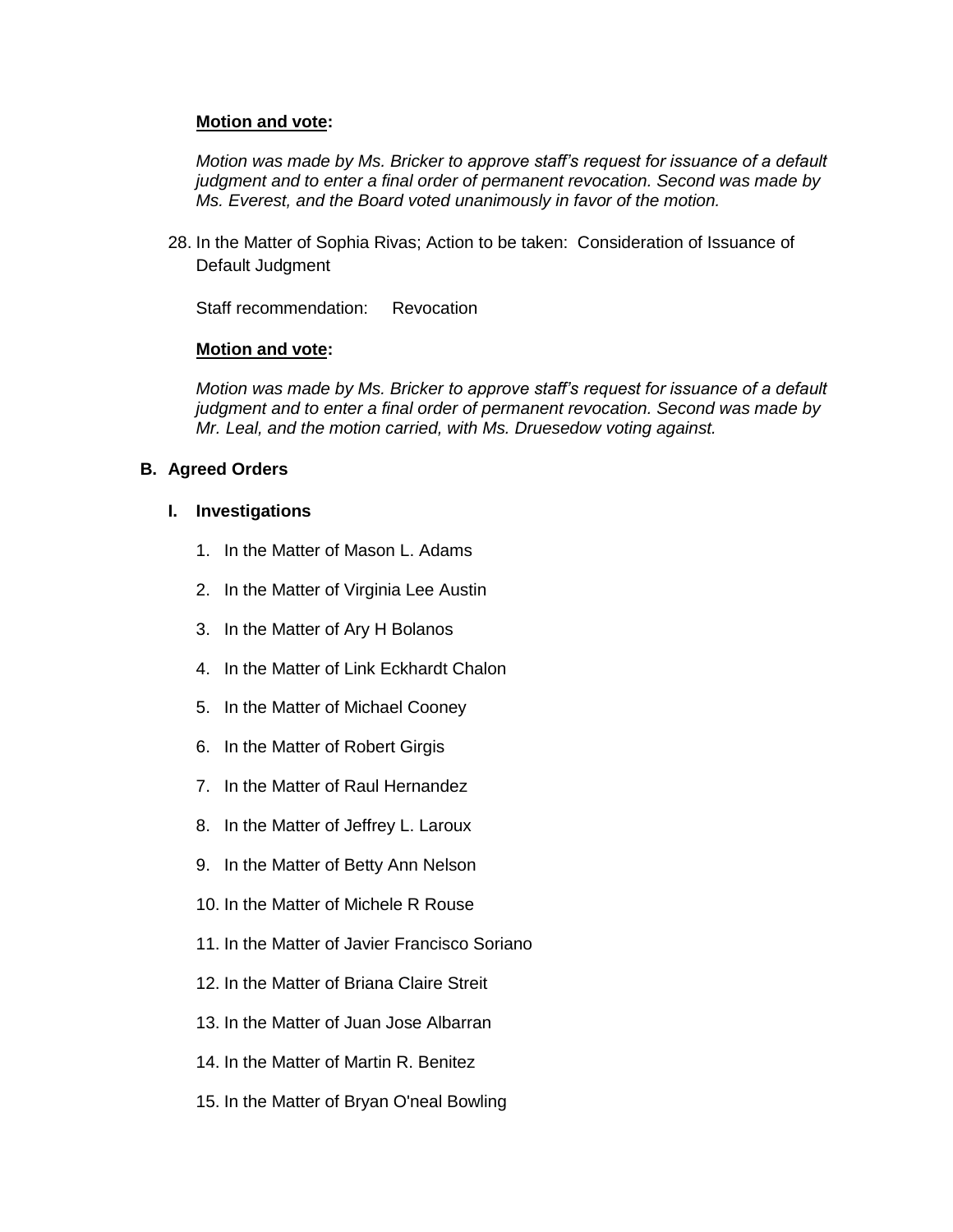- 16. In the Matter of Heather Marie Harvey
- 17. In the Matter of Joe Mendez
- 18. In the Matter of Kayla Collier
- 19. In the Matter of Jane Carolyn Foltyn
- 20. In the Matter of Charles Gray
- 21. In the Matter of Juan Luna-Gaona
- 22. In the Matter of Brandon Pedraza
- 23. In the Matter of Damon Cole

*Motion was made by Mr. Leal to approve agreed final orders, Investigations, numbers 1- 23 as presented. Second was made by Ms. McCall, and the Board voted unanimously in favor of the motion.*

## **II. Legal**

- 1. In the Matter of Dana Azar
- 2. In the Matter of Christopher Bean
- 3. In the Matter of James W. Bell
- 4. In the Matter of John Biros
- 5. In the Matter of Anna J. Bussell
- 6. In the Matter of Katie Chapman
- 7. In the Matter of Stacey Fivecoat
- 8. In the Matter of Karen Graham
- 9. In the Matter of Hannah Green
- 10. In the Matter of Patricia Jones
- 11. In the Matter of Edith Martinez
- 12. In the Matter of Nathan Nicholas
- 13. In the Matter of Kelley Raborn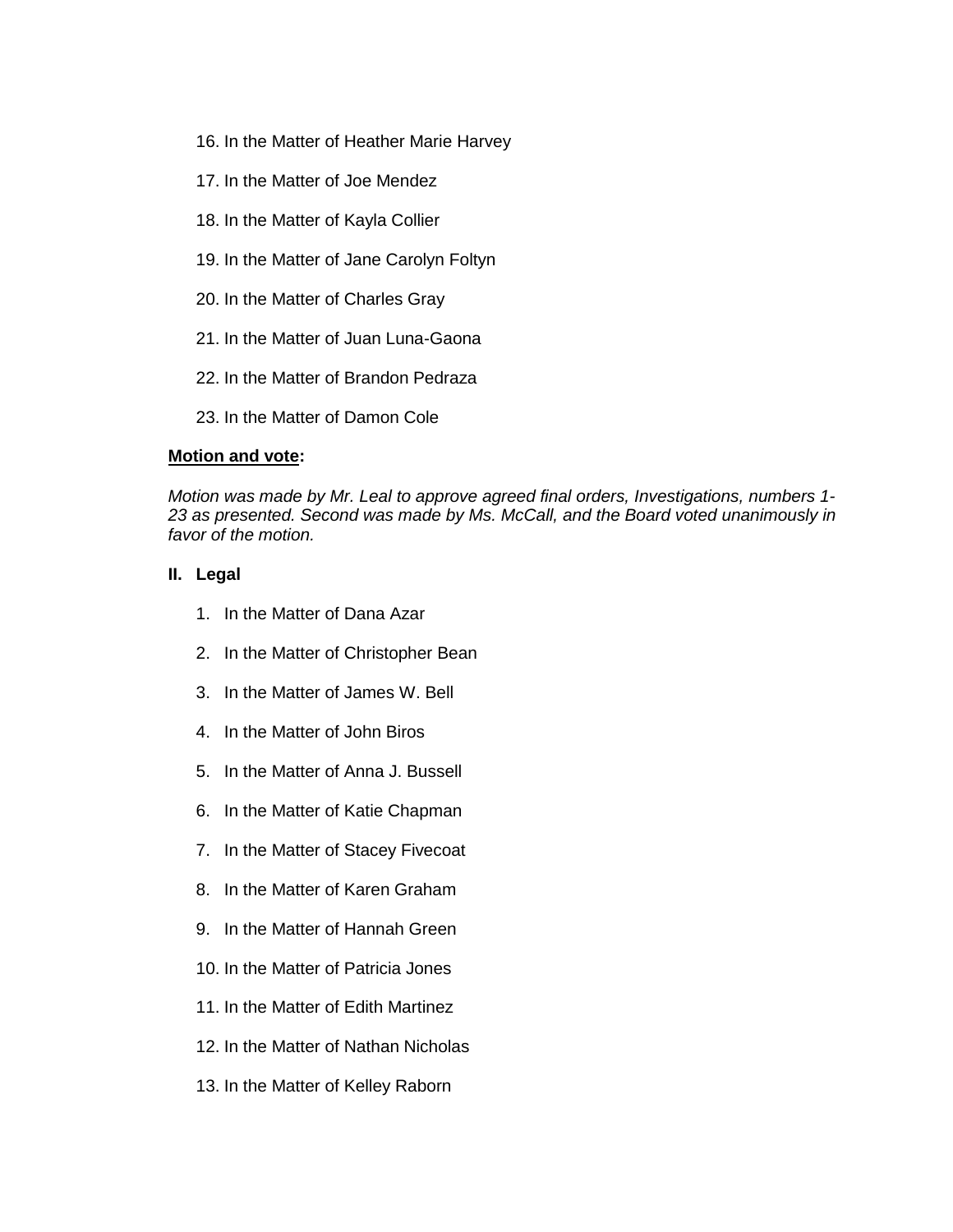- 14. In the Matter of Brandi Van Huss
- 15. In the Matter of Carol Ann Wilson
- 16. In the Matter of Linda Young
- 17. In the Matter of Rosa Elva Perez
- 18. In the Matter of Thea Clarice Thompson
- 19. In the Matter of Leo Cavazos
- 20. In the Matter of Arthur Hicks
- 21. In the Matter of Carl Williams
- 22. In the Matter of Elise Ramson
- 23. In the Matter of Jeannie L. Carter
- 24. In the Matter of Leicha Shaver
- 25. In the Matter of Kevin DeJuan Joyner
- 26. In the Matter of Carl Byers

*Motion was made by Mr. Leal to approve agreed final orders, Legal, numbers 1-26 as presented. Second was made by Ms. Druesedow, and the Board voted unanimously in favor of the motion.*

# **C. Contested Cases**

#### **I. Proposals for Decision**

Docket No. 701153927.EC, Texas Education Agency, Educator Leadership and Quality Division v. Betty Jean Lyons; Action to be taken: Consideration of Proposal for Decision and Issuance of Final Order.

ALJ Recommendation: 3 year suspension concurrent with period of community supervision

Staff Recommendation: Same

Mr. Duncan spoke on behalf of TEA. Ms. Lyons spoke on her own behalf.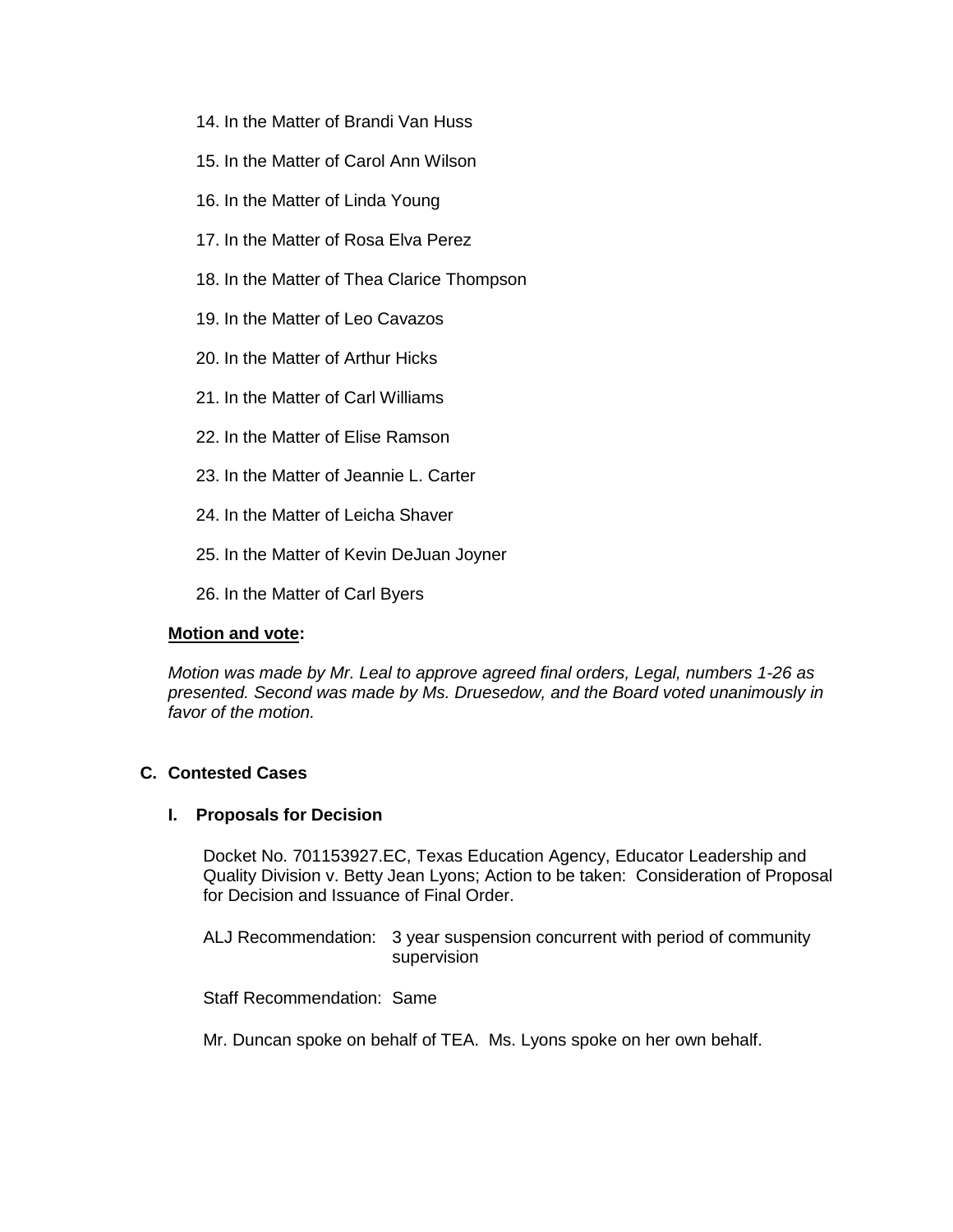*Motion was made by Ms. Everest accept the proposal for decision and issue a final order consistent with the ALJ's recommendation of 3 year suspension concurrent with period of community supervision. Second was made by Mr. Leal, and the Board voted unanimously in favor of the motion.*

# **II. Motions for Rehearing**

None.

# **D. Court Cases**

For information. No action taken.

# **I. District Court Cases**

- 1. Barry Ryan Davis v. Texas Education Agency, Educator Certification and Standards Division; Cause No. D-1-GN-12003413, In the 201<sup>st</sup> District Court of Travis County, Texas.
- 2. Elizabeth Kiel v. Texas Education Agency, Educator Certification and Standards Division; Cause No. B-192236, In the 60<sup>th</sup> District Court of Jefferson County, Texas.

# **II. Appellate Cases**

- 1. State Board for Educator Certification v. Robert D. Lange; Cause No. 031200453-CV, In the Court of Appeals, Third Judicial District, Austin, Texas.
- 2. State Board for Educator Certification v. Erasmo Montalvo; Cause No. 031300370-CV, In the Court of Appeals, Third Judicial District, Austin, Texas.

# **17. Discussion of Proposed Amendments to 19 TAC Chapter 228, Requirements for Educator Preparation Programs**

Dr. Miller presented this item to the Board as an opportunity to discuss the proposed amendments to 19 TAC Chapter 228, Requirements for Educator Preparation Programs. Dr. Miller provided an update and status to allow the Board to discuss possible amendments to the rules as the result of recent legislative changes, SBEC input, stakeholder input, and input received from staff at TEA.

Public comment was provided by Scott Fikes of ECAP, Michael Marder representing himself, Dr. Diann Huber of iteachTEXAS, Cynthia Cummings of Lamar University, Adam Jones of National Math and Science Initiative, Sharon Fikes of ECAP, Dr. Larry Abraham of UTeach Natural Sciences, Sharon Evans of UT Austin, and JP Lund of Texas Teachers.

No action taken.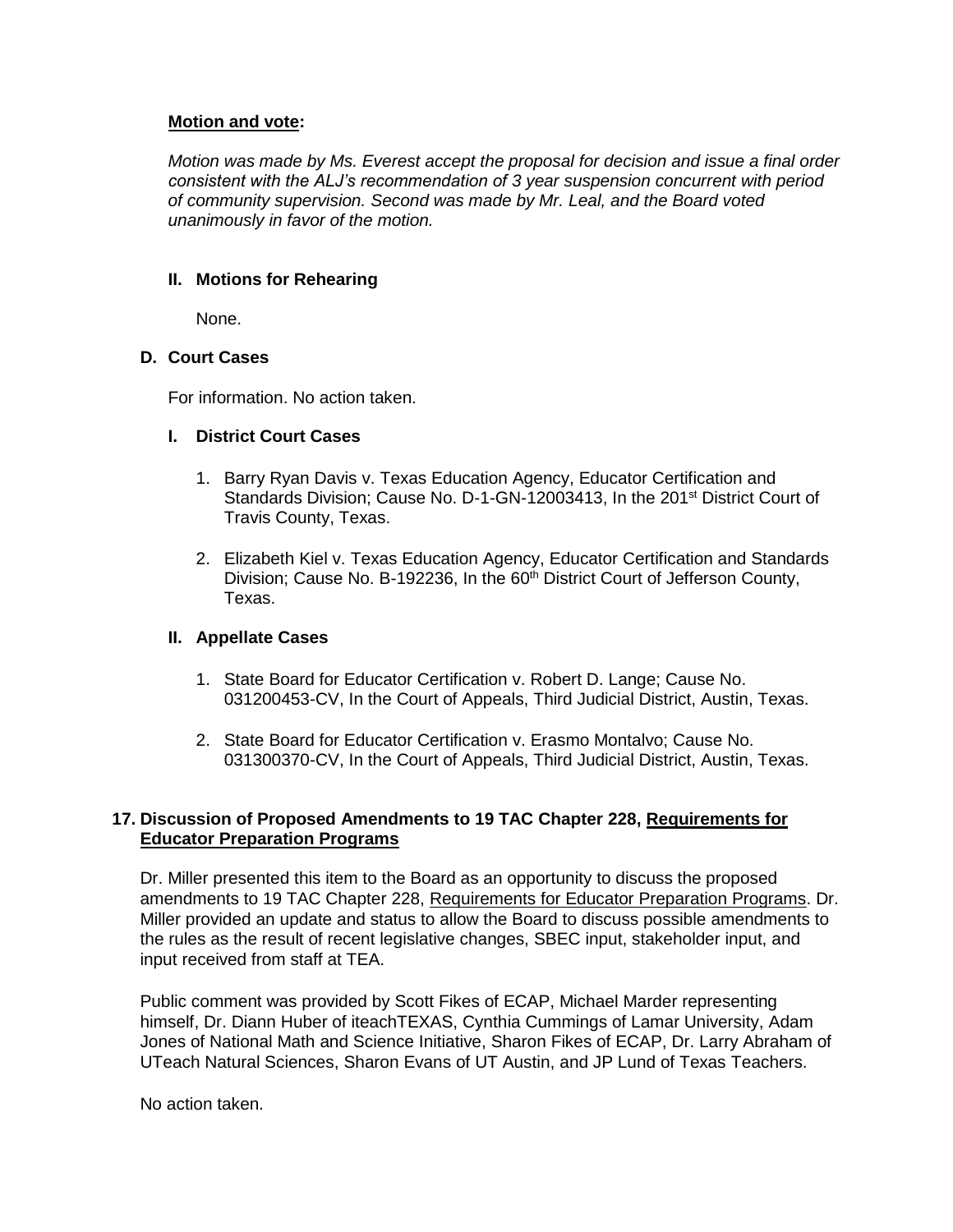## **18. Discussion of Proposed Revisions to 19 TAC Chapter 229, Accountability System for Educator Preparation Programs**

Dr. Miller presented this item to the Board as an opportunity to discuss proposed revisions to 19 TAC Chapter 229, Accountability System for Educator Preparation Programs. Dr. Miller provided an update and status to allow the Board to discuss possible revisions to the rules as the result of recent legislative changes, Board input, stakeholder input, and input received from staff at TEA.

Public comment was provided by Scott Fikes of ECAP, Dr. Diann Huber of iteachTEXAS, JP Lund of Texas Teachers, and Dr. Catheryn Weitman of Texas A&M International University.

No action taken.

Ms. Bricker left at 2:54 p.m.

# **19. Discussion of Proposed Changes to 19 TAC Chapter 230, Professional Educator Preparation and Certification**

Ms. Cook and Dr. Miller presented this item to the Board as an opportunity to discuss possible changes to 19 TAC Chapter 230, Professional Educator Preparation and Certification. Chapter 230 provides information relating to general provisions; general certification requirements; assessment of educators; types and classes of certificates issued; educational aide certificates; permits; certificate issuance procedures; and Texas educator certificates based on certification and college credentials from other states or territories of the United States.

Public comment was provided by Sharon Fikes of ECAP.

No action taken.

# **20. Discussion of Proposed Revisions to 19 TAC Chapter 232, General Certification Provisions**

Ms. Cook and Dr. Miller presented this item to the Board as an opportunity to discuss the provisions in 19 TAC Chapter 232, General Certification Provisions. Ms. Cook and Dr. Miller provided an update and status to allow the Board to discuss possible revisions to the rules as the result of recent legislative changes, Board input, stakeholder input, and input received from staff at TEA.

No action taken.

## **21. Discussion of Proposed New 19 TAC Chapter 234, Military Service Members, Military Spouses, and Military Veterans**

Ms. Cook and Dr. Miller presented this item to the Board as an opportunity to discuss proposed new 19 TAC Chapter 234, Military Service Members, Military Spouses, and Military Veterans. The proposed new chapter would address recent legislation, consolidate rules specific to the military community into one chapter, and streamline future militaryrelated rulemaking opportunities.